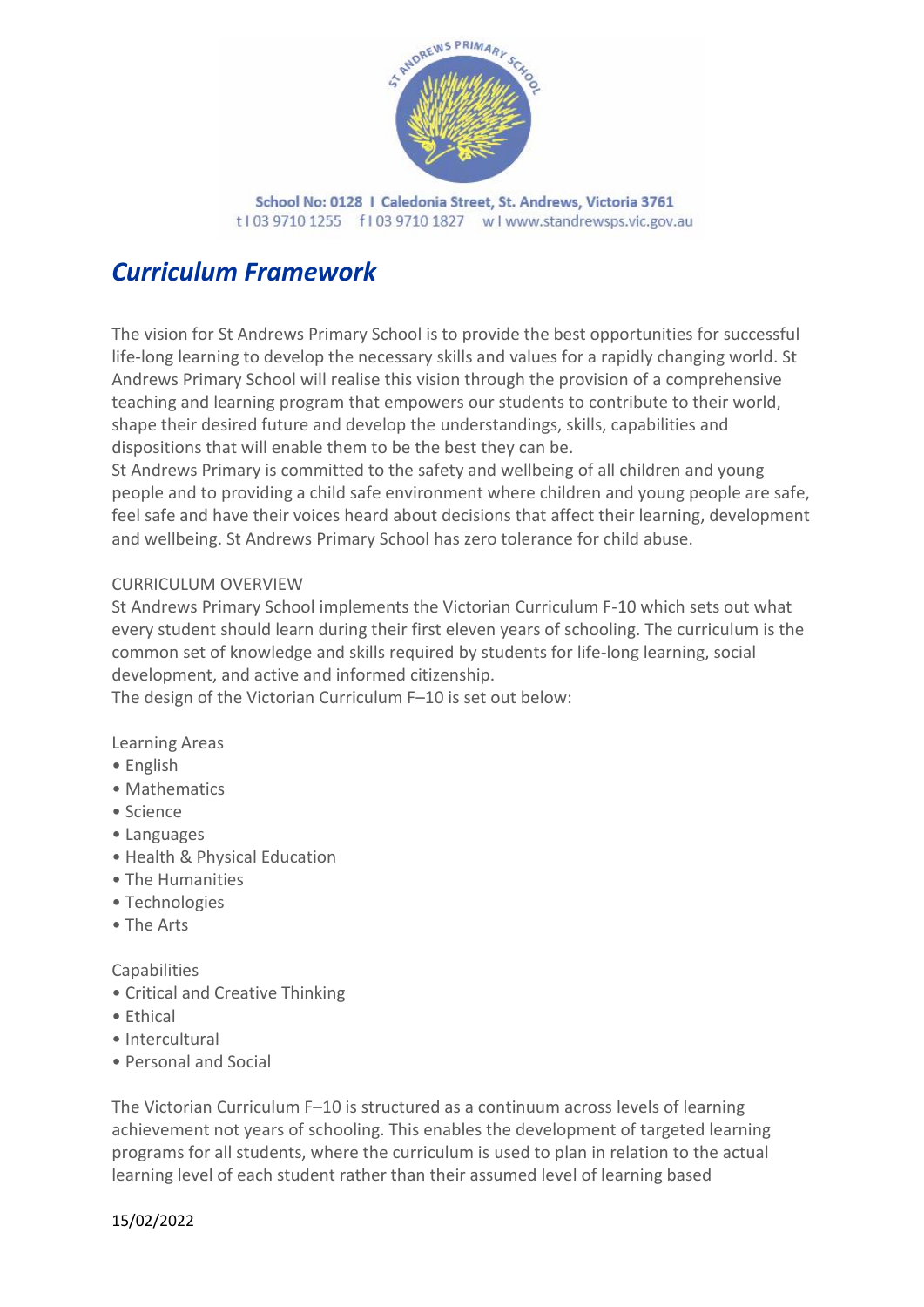on age.

Following the Framework for Improving Student Outcomes (FISO), St Andrews Primary School will use the latest research on student learning and global best practice to focus on key areas that are known to have the greatest impact on school improvement. Student learning will be driven by the six evidence-based initiatives to enhance student achievement outcomes, wellbeing, and engagement.

These initiatives include:

- •Building practice excellence
- Curriculum planning and assessment
- Building leadership teams
- Empowering students and building school pride
- Setting expectations and promoting inclusion
- Building communities

To ensure the effectiveness of our school, the four state-wide priorities will underpin our curriculum framework.

These are

- 1. Excellence in Teaching and Learning
- 2. Professional Leadership
- 3. Positive Climate for Learning and
- 4. Community Engagement in Learning

St Andrews Primary School will:

• recognise and respond to diverse student needs when developing its curriculum programs and curriculum plan

• comply with all DET guidelines about the length of student instruction time required in Victorian schools

• resource programs via a Program Budget process

#### **CURRICULUM PROVISION**

St Andrews Primary School will provide a teaching and learning program that will address the specific needs of students in relation to gender, additional learning needs, disabilities and impairments, giftedness and students from culturally diverse backgrounds and Language Backgrounds Other than English.

Where practical students will be organised into home groups based on year levels that correspond to the Victorian Curriculum bands of schooling. The structure and make up of these homegroups will enable the knowledge and skills specific to the relevant band of schooling in the Victorian Curriculum to form the foundation and focus of the teaching and learning program provided. Teachers will work in collaborative, professional learning teams to plan and implement a differentiated teaching and learning program that caters for the individual learning needs of all students who will be operating at various points along the learning continuum. The Victorian Teaching and Learning Model will guide the selection and use of effective teaching practices and inform the decisions about highly effective teaching approaches.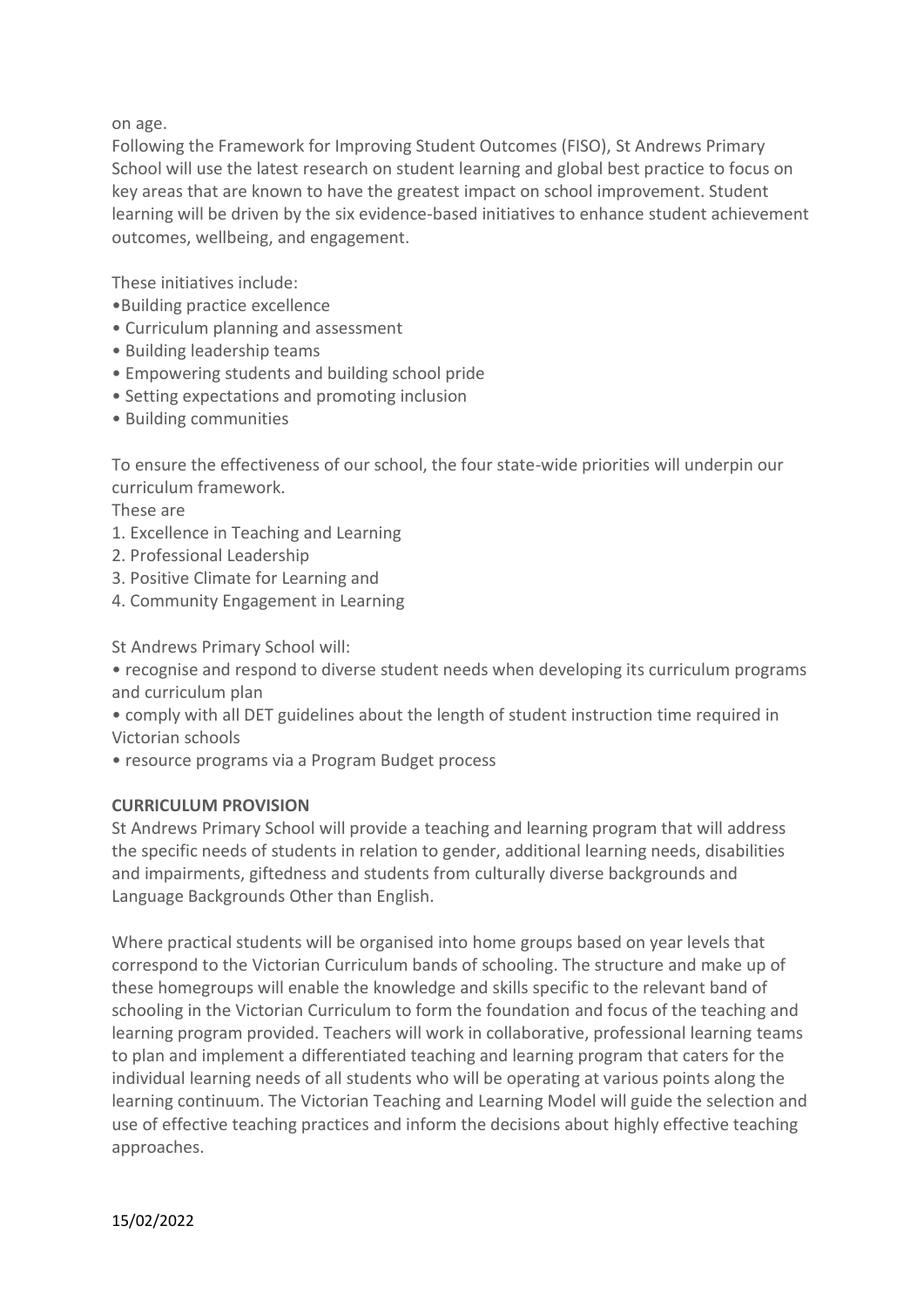Our teaching and learning program will be structured with a strong emphasis on the development of highly literate, numerate, and curious students. Our whole school Victorian Curriculum plan sets out the organisation and allocation of time for each of the learning areas and capabilities and our whole school timetable ensure implementation on a weekly basis.

**English** will be undertaken daily with focussed sessions for reading and writing. These will be implemented with students in like needs groups. Speaking and listening skills will be explicitly developed during both reading and writing sessions and will be practiced and utilised during all other areas of the curriculum and the weekly assembly. In the lower levels of the primary school sessions focussed on the development of speaking and listening skills will be included as need determines.

**Mathematics** will be undertaken daily with focussed sessions for the development of skills and knowledge in Number and Algebra, Measurement and Geometry and Statistics and Probability. Number and Algebra sessions will be implemented with students in like needs groups while Measurement and Geometry and Statistics and Probability strands will be the focus of maths Proficiency sessions. The proficiency strands Understanding, Fluency, Problem Solving and Reasoning are fundamental to learning mathematics and working mathematically and will be developed through hands on application of mathematics skills and understandings using real life problem solving contexts with students collaborating in mixed ability groups.

**Our Inquiry Learning** approach underpinned by Kath Murdoch's Inquiry Cycle will be utilised to design learning experiences that focus on and enable the skills and knowledge of the following Victorian Curriculum learning areas and capabilities to be developed.

Weekly **sporting opportunities** will be provided to students Year 3 - 6 through their participation in an interschool sporting program. Appropriately aged children will also have the opportunity to participate at the interschool, district, regional and state level in teams or as an individual. We will provide a camping program to enable children to develop skills and understandings in the area of outdoor education and to build their wellbeing and their social, emotional and positive relationships skills.

The use of **Information and Communications Technologies (ICT)** will be integrated across the curriculum to support the improvement of teaching and learning outcomes, adhering to DET's School Policy & Advisory Guide 'Using Digital Technologies to Support Learning and Teaching' and the school's Digital technologies (Internet, social media and digital devices) policy.

### **Wellbeing**

St Andrews Primary School will embed student wellbeing in all learning experiences by aligning student wellbeing, engagement and curriculum policies and creating an educational environment and teaching and learning program that is inclusive and meaningful to all students. This will see weekly wellbeing sessions included in the whole school timetable so that the school values and behavioural expectations can also be explicitly taught and social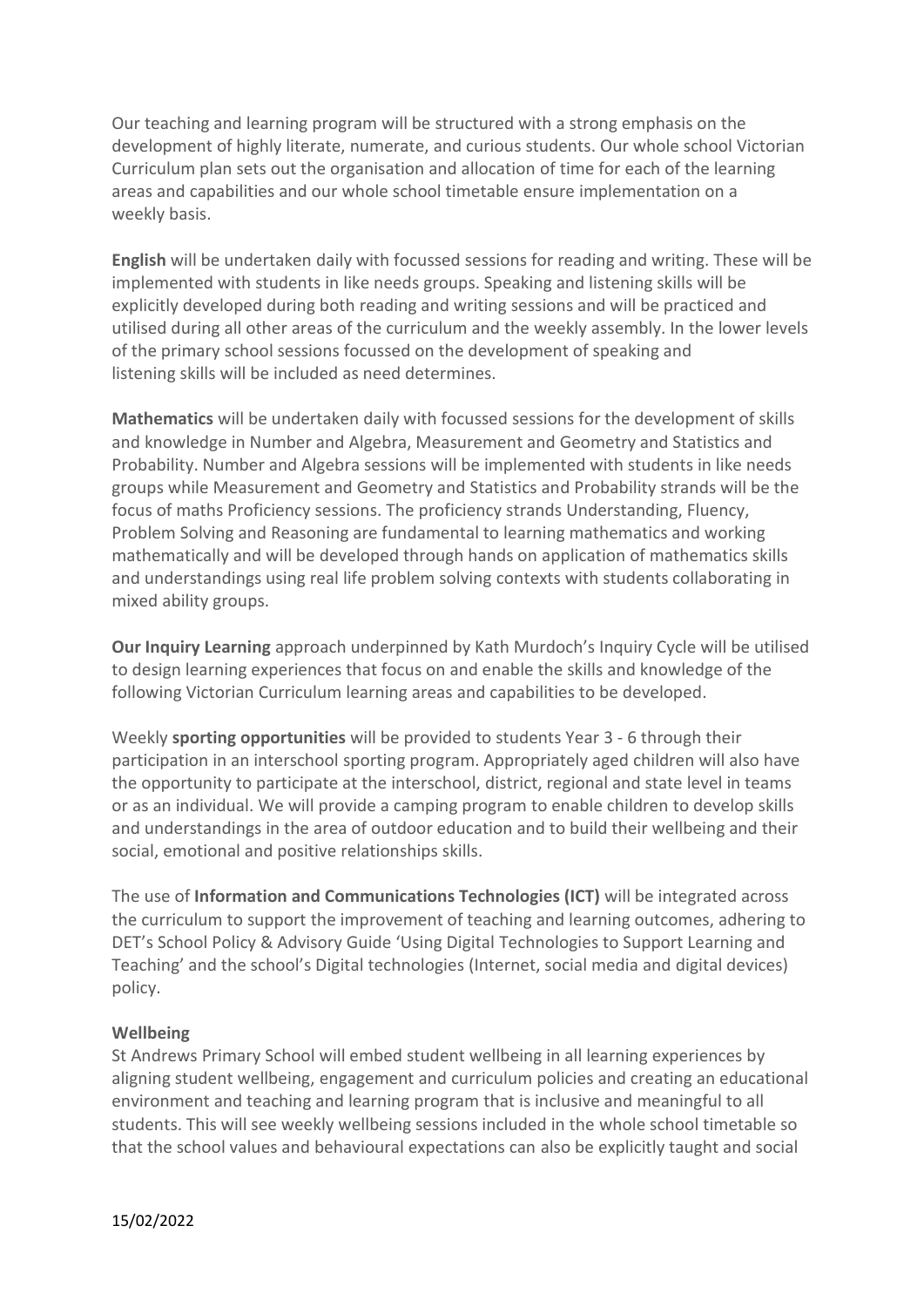and emotional wellbeing can be fostered along with the development of positive relationships. The personal and social capability curriculum will underpin the learning in this area.

The school will implement a weekly wellbeing session that has a focus that is common across the whole school. It will draw on the Resilience, Rights and Respectful Relationships learning materials to ensure that students develop the necessary social, emotional and positive relationship skills that empower them and keep them safe. This session will also provide opportunity for cross age and buddy programs to foster positive relationships and build a sense of community, contributing to the wellbeing and engagement of individuals and that of the school as a whole.

The Resilience Project, Berry Street Education Model, We Thinkers - Social Explorers, Zones of Regulation and approaches from School Wide Positive Behaviours will also be drawn upon to provide further whole school focuses.

#### **ASSESSMENT AND IMPROVING STUDENT LEARNING**

St Andrews Primary School has developed an assessment schedule that outlines the tasks, performances of understanding and assessment tools that will be utilised by teachers to gather information about and evaluate student performance. These include

• Pre and post tests for teaching and learning cycles that will be used to shape learning programs and organise groupings for instruction..

• A variety of tools used by teachers for observing, recording and analysing a student's abilities in order to plan the next steps. These include NAPLAN, DET interviews and other standardized and diagnostic tests, as

well as observational surveys.

Teachers will review the data collected from these assessments and then together, determine the allocation of a teacher to each group of students to ensure that the needs of the children in that group can be best met by the allocated teacher's expertise and skill.

Each learning home group will utilise the whole school Victorian curriculum plan and collaborate to plan and document the teaching and learning program at both the band of schooling and curriculum area level using google apps for education as their collaborative tool. Teachers will be responsible for the documentation of the program they plan and provide for the group of students whose learning they have direct responsibility for, while the responsibility for improving the learning of the cohort will be the collective responsibility of the team and will occur weekly through our PLT meetings and within our PLC schedule and teaching and learning cycles.

Data interrogation and student learning gain will form the basis of our PLC schedule that will involve teachers reviewing instructional groupings and developing learning intentions for the cohort of learners. The Principal will work as instructional leaders as part of our PLTs and the PLC schedule. Each week there will be a different learning area that will be the focus of the teaching and learning cycle ensuring that across each term the learning program, teaching practice and resulting achievement is reviewed at least twice, creating learning

#### 15/02/2022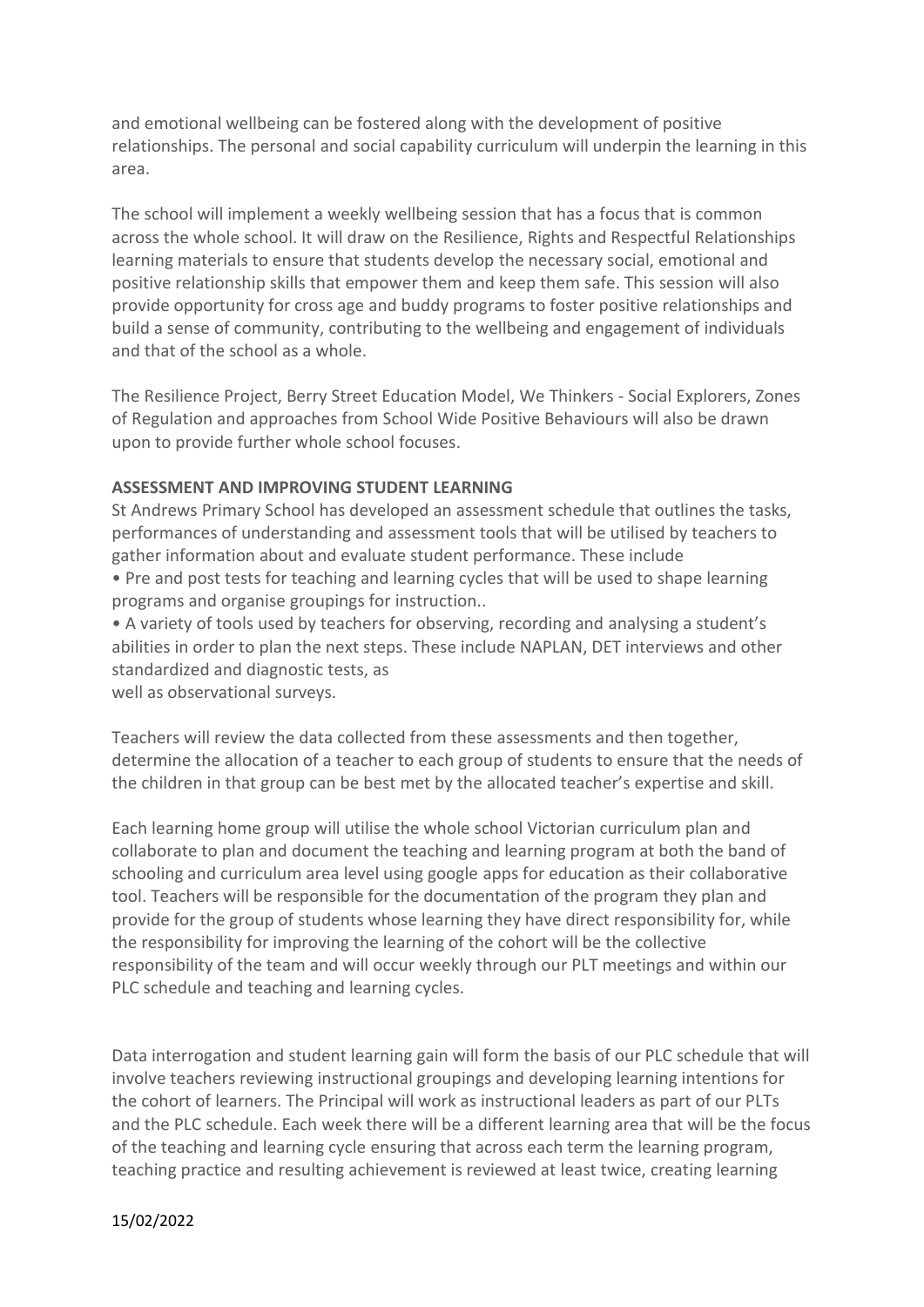cycles of approximately 5 weeks in the following areas; reading, writing and maths. These areas are indicated in the whole school timetable, demonstrating our whole school approach to implementing our Victorian curriculum plan.

Evidence of student growth, progress, and achievement will be reviewed and utilised to evaluate effective teaching practice and determine the continuing learning needs that will be become the focus for the next five week learning cycle in that area. Based on this evidence and evidence students gather themselves students will review and reflect upon their individual goals and set new ones that will drive their focus for the next learning cycle in that area.

The following key questions will guide PLTs during their teaching and learning cycles

- 1. What do we want each student to learn?
- 2. How will we know when each student has learnt it?
- 3. How will we respond when a student experiences difficulty in learning?
- 4. How will we respond when a student already knows it?

The weekly PLTs and PLC schedule will enable teachers to reflect on their own learning and their teaching effectiveness using the student data evidence that is central to our data and planning meetings.

#### **TEACHING AND LEARNING EVALUATION AND REVIEW**

Through the Performance and Development cycle, teachers will reflect and review their teaching practice, based on student results. These results will also enable the review of their Timperley inquiry cycle and mid and end of year cycle discussions will focus on this professional learning and its resulting increased capacity to improve student outcomes. Teachers will have the opportunity to revise, set and amend goals as appropriate throughout the process, based on the needs of their target groups and the cohort. All teaching staff will use the AITSL standards to assist in understanding and guiding teacher practice.

Through the use of professional practice days and weekly APT teachers will undertake peer observations. They will have the opportunity to give and receive feedback on their own teaching practice and that of others. This feedback will be utilised during discussions at both mid and end of year as part of the performance and development cycle. Their performance and development goals will align with whole school priorities, goals and targets that will connect student performance with teacher inquiries. Reflections and discussions will in turn guide professional learning opportunities for both individuals, teams and the whole school throughout the year and will contribute to the improvement of teaching practice across the school.

The School Strategic Plan will set out the school's direction, goals, targets and key strategies for improvement. The Annual Implementation Plan will outline incremental stages of strategic plan implementation, monitoring and evaluation, broken down into 12-month targets. An Annual Report will provide the community with information about the school's performance in implementing improvement strategies and how resources have been used.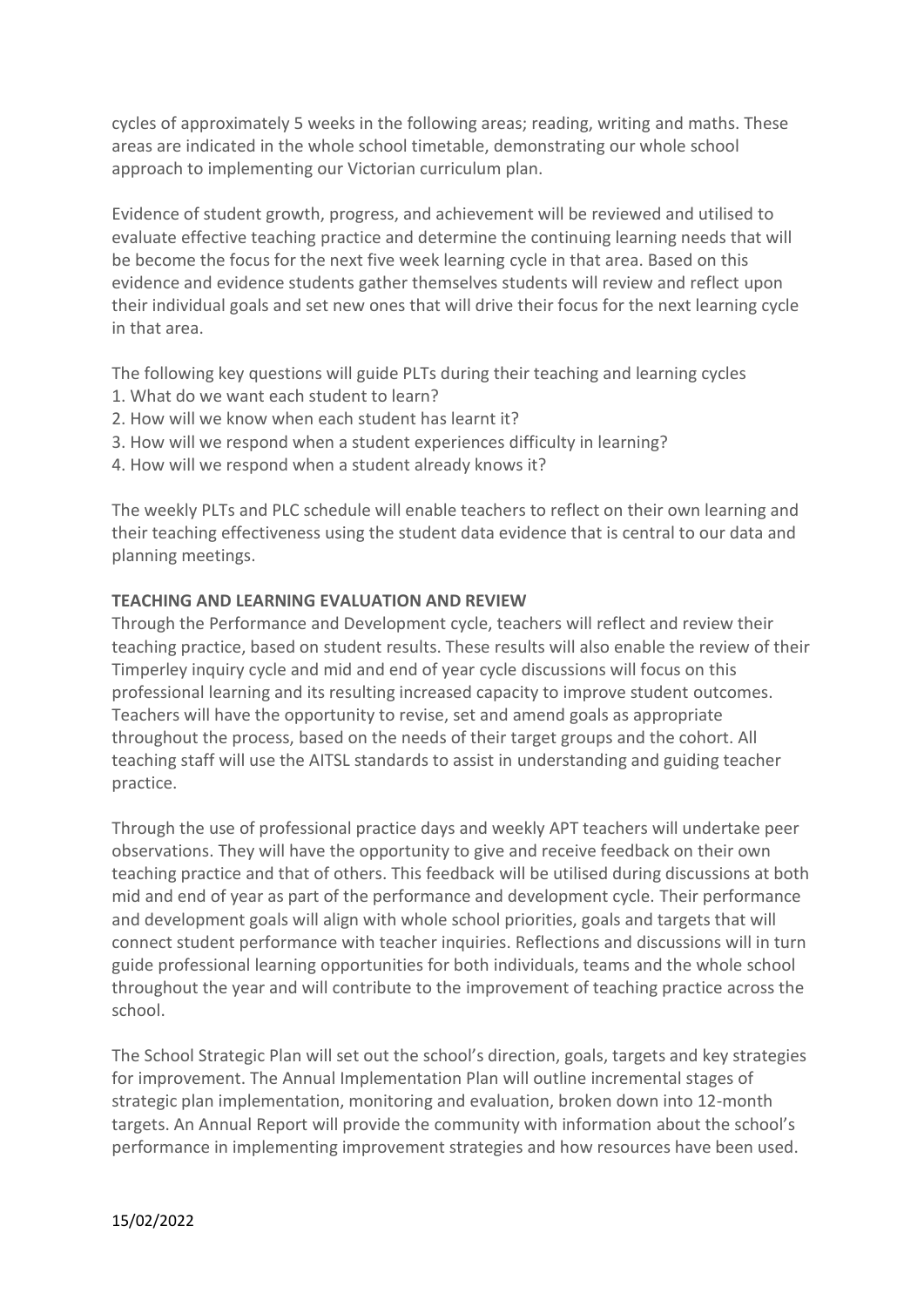The Principal will play a key role in the PLTs providing instructional leadership and coaching to ensure scope and sequence and curriculum coverage is developed and monitored across the school for all learning areas and capabilities of the Victorian Curriculum. The effect of this work and the teaching and learning programs will be monitored by the School Improvement Team on a regular basis, using student performance data to measure our impact on student learning outcomes.

The School Improvement Team will include the whole staff. It will continuously monitor student outcomes and will track whole school data, cohort and/or individual data and identify potential teaching and learning areas that require further focus.

Whole school data sets - NAPLAN, Victorian Curriculum teacher judgements, Student Attitudes to School and Staff Opinion and Parent Opinion Survey results will be reviewed and inform the development of the Annual Implementation Plan and measure the impact of the School Strategic Plan. Data will also be used to determine student support options including for those at risk of not realising their potential, developing an Individual Education Plan, provision of extra support and/or referral for further assessments.

The Leadership team will ensure that data is reviewed as described above, the structure and workforce evaluated and the professional learning program that is based on identified student needs is designed and planned to ensure the capacity of our teachers is continually increased and improved. Collective efficacy will be paramount and the promotion of professional collaboration in the context of participation in school improvement and professional learning teams will support the implementation of key initiatives.

#### **REPORTING ACHIEVEMENT**

**To students:** Feedback will be given about current learning and areas for future learning in a timely ongoing manner for all areas of learning and development. Students will be provided the opportunity to reflect on their individual goals, gather evidence to ascertain achievement and set new ones to drive future learning as part of each teaching and learning cycle.

**To staff:** Both informal and formal data will be used to inform planning and teaching on both a short and longer term basis. Trend data will also provide relevant information about the school's continuous improvement journey.

**To parents:** Throughout the semester parents will be kept informed of their student's achievement progress and areas for future learning through the sharing of work samples and assessment task via Learning tasks that will be posted on the school's third party software Compass. This in time communication will align with the learning cycles and will foster Community Engagement in Learning.

Each semester parents will be provided with a written summary report that includes teacher judgements against the Victorian Curriculum Standards in the learning areas and capabilities that have been part of the teaching and learning program for that semester. Teachers will also provide information about the student's engagement and wellbeing so parents are fully informed in relation to the learning and development of the whole child.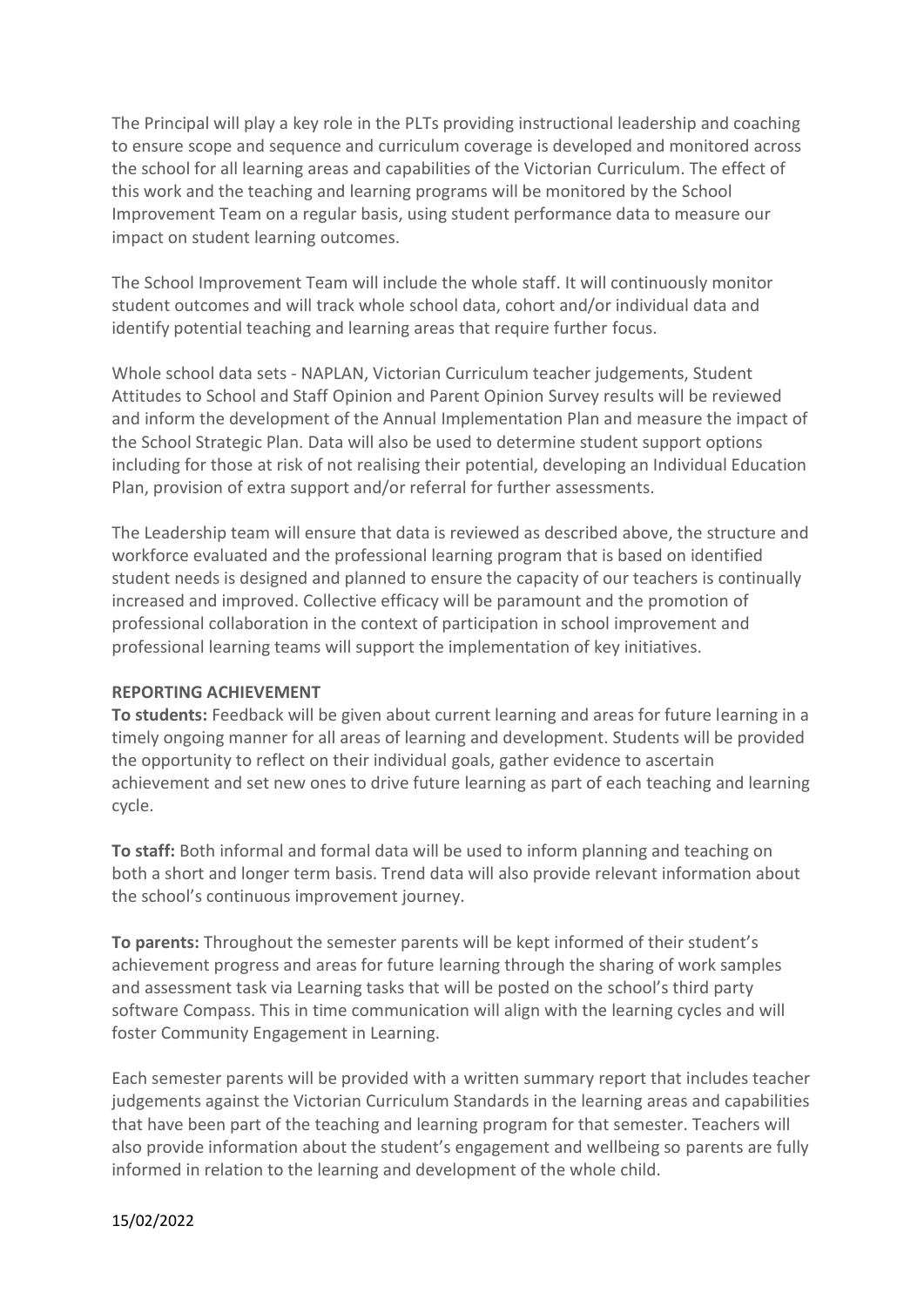At the beginning of the second semester Student Learning Conferences will be held which see parents/carers, teachers and students come together to celebrate achievement and growth from Semester one and set goals and supports for Semester two.

Opportunities for parents/carers to meet informally with teachers will occur after school on a daily basis with all teaching staff present in the yard between 8:45-9:00 and 3.25-3:35.

**To community:** Student learning outcomes data will be reported in the Annual Report to the School Community provided to DET, and also available on the State Register maintained by the Victorian Registration and Qualifications Authority.

## Links and Appendices

Links to DET School Policy & Advisory Guide:

- [Curriculum](http://www.education.vic.gov.au/school/principals/spag/curriculum/pages/curriculum.aspx)
- [Framework for Improving Student Outcomes](https://edugate.eduweb.vic.gov.au/edrms/project/fiso/SitePages/Home.aspx?Redirect=1)
- [Assessment](http://www.education.vic.gov.au/school/teachers/teachingresources/interdisciplinary/designtech/Pages/assessment.aspx)
- [Using Digital Technologies to Support Learning and Teaching](http://www.education.vic.gov.au/school/principals/spag/curriculum/Pages/techsupport.aspx)
- [Student Wellbeing and Learning](http://www.education.vic.gov.au/school/principals/spag/curriculum/Pages/wellbeing.aspx)
- **[Students with Disabilities](http://www.education.vic.gov.au/school/teachers/health/Pages/disabilities.aspx)**
- [Koorie Education](http://www.education.vic.gov.au/school/principals/spag/curriculum/pages/koorie.aspx)

Appendices which are connected with this policy are:

- Appendix 1: Year Level School Curriculum Plans and Scope and Sequence Documents
- Appendix 2: Time allocations per learning area Foundation to Year 6

## Review and Evaluation

This policy will be reviewed annually or more often if necessary due to changes in regulations or circumstances.

This policy was last updated on 15/02/2022 and is scheduled for review in 2022.

| THIS POLICY DOES NOT NEED SCHOOL COUNCIL APPROVAL |            |
|---------------------------------------------------|------------|
| Date Presented to School Council for Noting       | 15/02/2022 |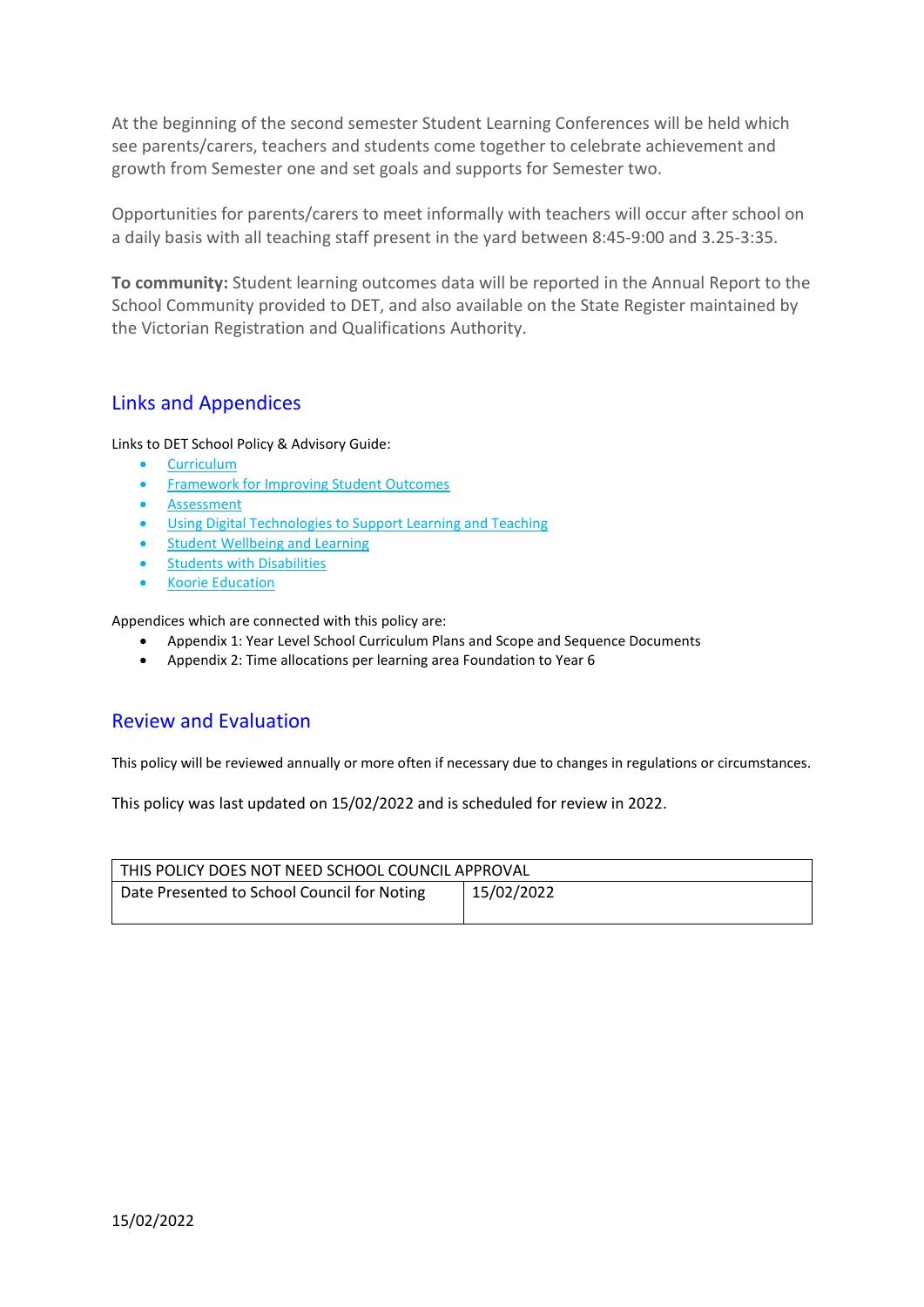## **Appendix 1**

## **Whole school curriculum plans and Scope and Sequence Documents**

– These can be found on the Whole School Google Drive Account

## **Appendix 2**

## **Time allocations per learning area**

#### **Foundation –Year 6**

The curriculum, F – 6 is based on the Victorian Curriculum.

The timetable is structured on a weekly basis. Each period is 60 minutes.

The approximate breakdown of the weekly cycle is as follows:

| Foundation / 1/2           |                       |  |
|----------------------------|-----------------------|--|
| <b>Learning areas</b>      | <b>Hours per week</b> |  |
| English                    | 10                    |  |
| <b>Mathematics</b>         | 5                     |  |
| Science                    | 4                     |  |
| <b>Humanities</b>          | и                     |  |
| Japanese                   | 1                     |  |
| Health and PE              | $\overline{2}$        |  |
| Visual and Performing Arts | 1.5                   |  |
| Technologies               | ↿                     |  |
| Library                    | 1                     |  |
| Assembly                   | 0.5                   |  |
| <b>TOTAL</b>               | 25 per week           |  |